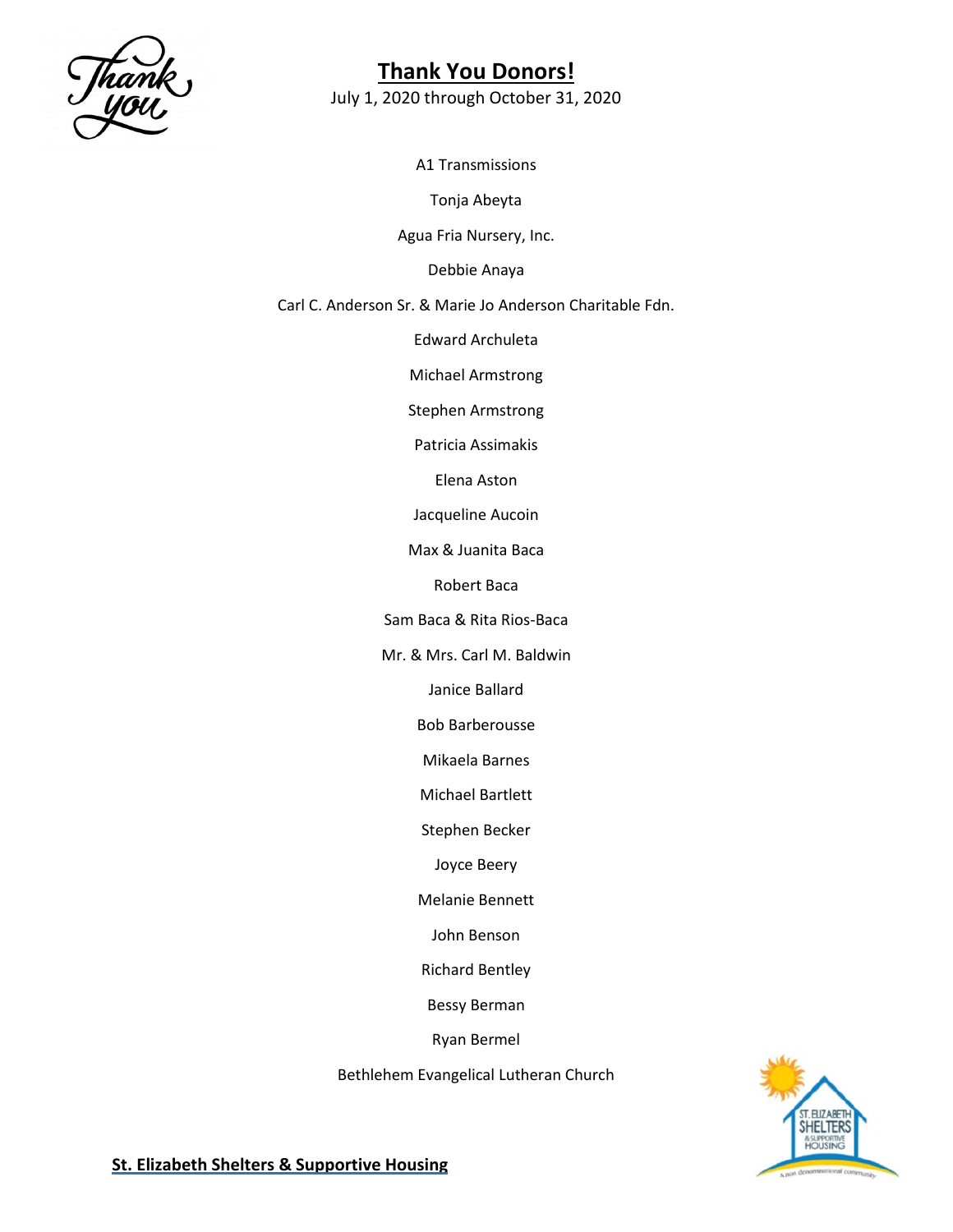

July 1, 2020 through October 31, 2020

Susan Bloch & Charles Aldrich

Diego Bom

Benjamin Bowles & Sandra Jaramillo

Pearl & Arthur Bransford

Sheila Brown

James Burke

Reagan Burkholder

Linda Burns Herman & Jill Herman

Tracy Burr

Carol J. Byall

Calvary Baptist Church of Santa Fe

Rick & Paula Carboni

Glenys Carl

Richard E. Carlisle

Jefry Carrasco

The Catholic Foundation

Bernard Cawley

Century Bank

Annie Chew

Christ Church Santa Fe

Church of the Holy Faith

Jane Clifford & Barry Ganoe

Andrea Cohen

Community Health Funders Alliance

Niki & Alexander Constantaras

Coronado Paint & Decorating Center

Elizabeth Crosland

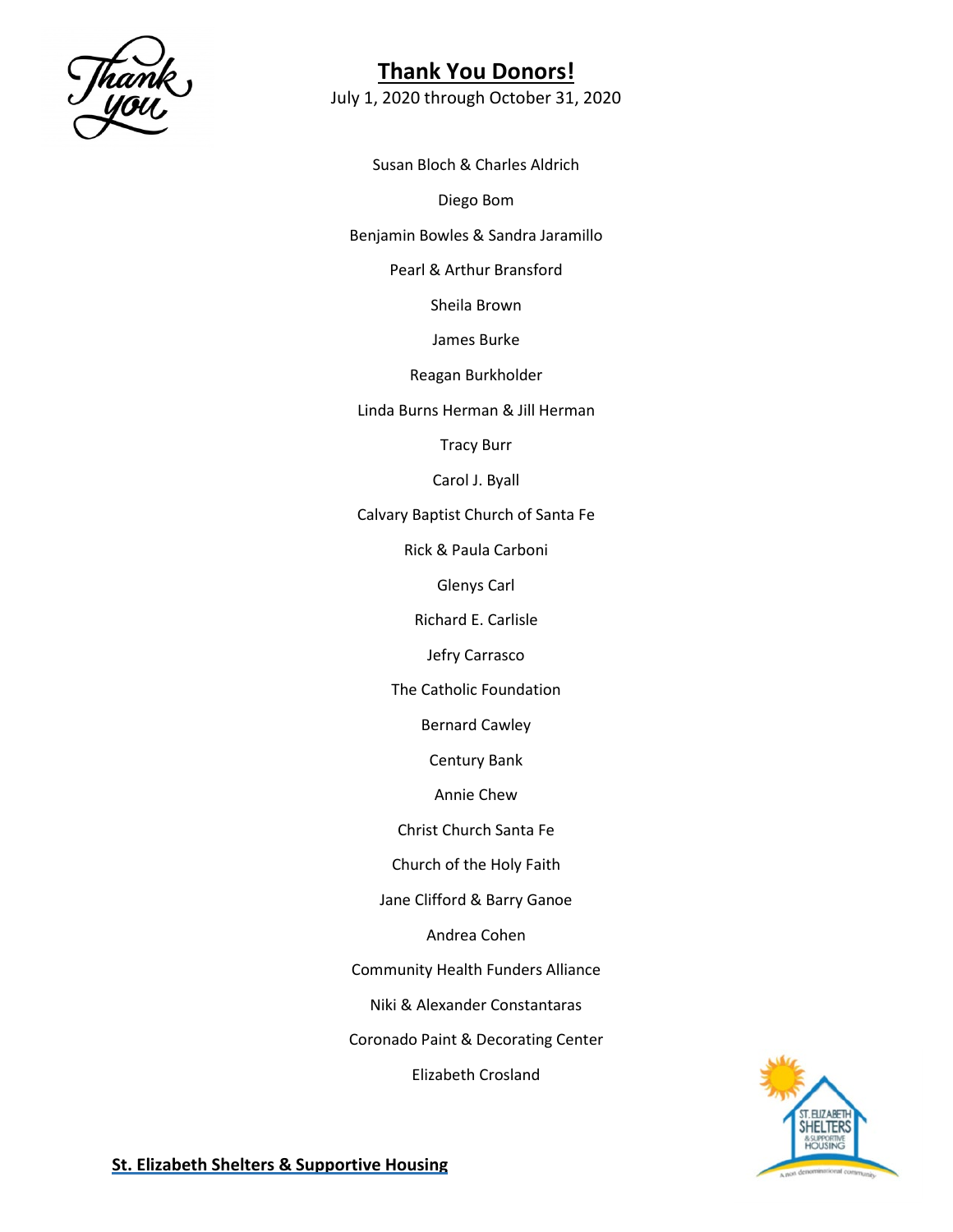

July 1, 2020 through October 31, 2020

John M. Crowley

Grant C. Davis

Paul Davis

Steven Dayton

Julie Dean

Frank DeFrancesco

Marianne DeGraaf

Daniel Degraw

Del Norte Credit Union

Michael Delaney

James Delgado

Mary DeMeo

Greg DePrince & Debra Ayers

Desert Southwest Combined Federal Campaign

Margaret Detwiler

Beverly Diaz

Susan Dixon

Domanica Foundation

Dolores Donihi

Mary Ellen & Daniel Duran

Kelly M. Durbin

Isabel & Kenneth Earle

Mary Ann & Gregory Edwards

Robert Edwards

Kay Enfield

Epic, Inc

Alexander Evans

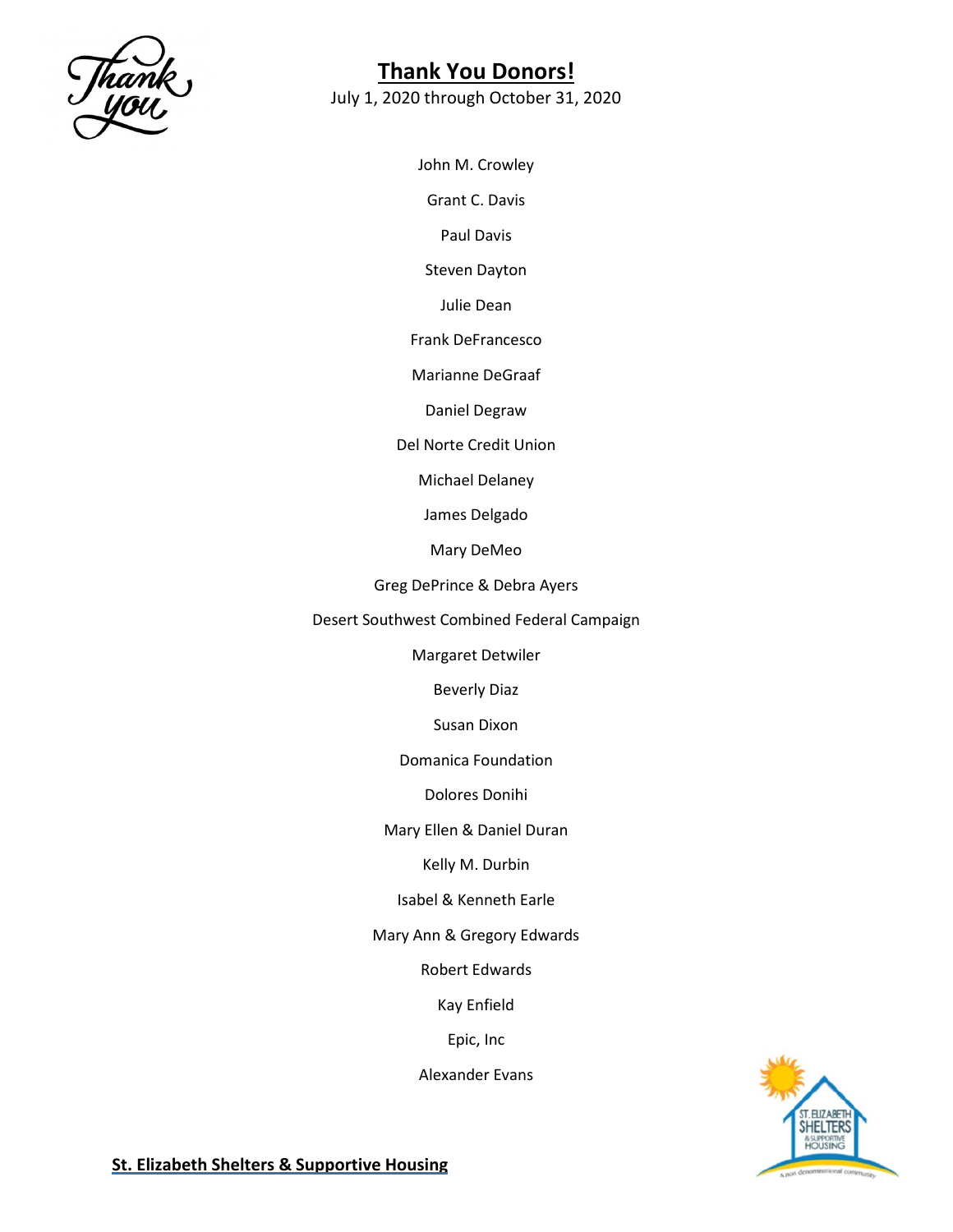

July 1, 2020 through October 31, 2020

Robert Evans Don J. Fanslow Alice H. Farley Bill & Ariana Feinberg Michael & Cristina Feldewert David & Peggy Feldt Charles & Linda Ferenbaugh Nicole Ferry Calvin Fields Alexandra Fischer Marilyn F. Fitzgerald Georgia Flannigan Flow Science, Inc. Dorina Forkenbrock Robert Forsyth Helen M. Foster Caroline Fox Fraternal Order of Eagles - Santa Fe Aerie 2811 Frontstream Frost Foundation Carlos & Sophia Gallegos Maria & Frank Gallegos Robert & Rosemary Gallegos Frank Garcia Virginia & Rubel Garcia Cheryl A. Gardopee Sue Garfitt

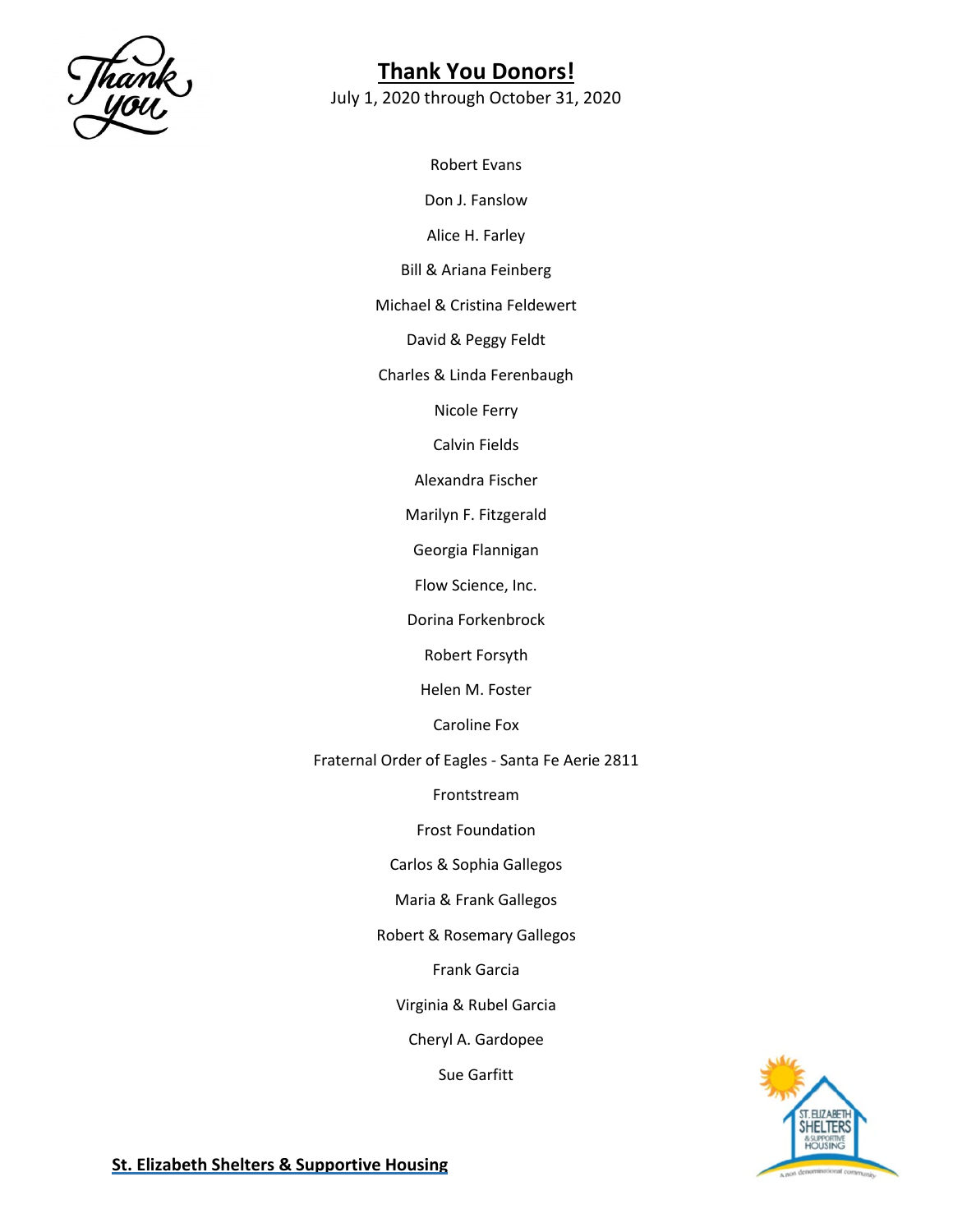

July 1, 2020 through October 31, 2020

James D. Gautier Thomasina Gentry Kenneth Gillespie Paul & Lana Goblet Loretta Goeller Gail Goldberg David Gomez & Inez Russell Donna Gomien Marcella Gonzales Ricardo & Dolores Gonzales Rudy & Marcella Gonzales Victoria T. Graham Paige A. Grant Kenneth Green & Lucinda Folsom Tamara Greenwood Ruth Grodinsky Guadalupe Credit Union Marcy A. Haig Gloria Halama Elizabeth Hale Estate of Barbara Hall Jim Hancock & Susan Zeder Jack Handey Christina Hanson Mr. & Mrs. David Hanson Joseph J. Haras Marie Harding

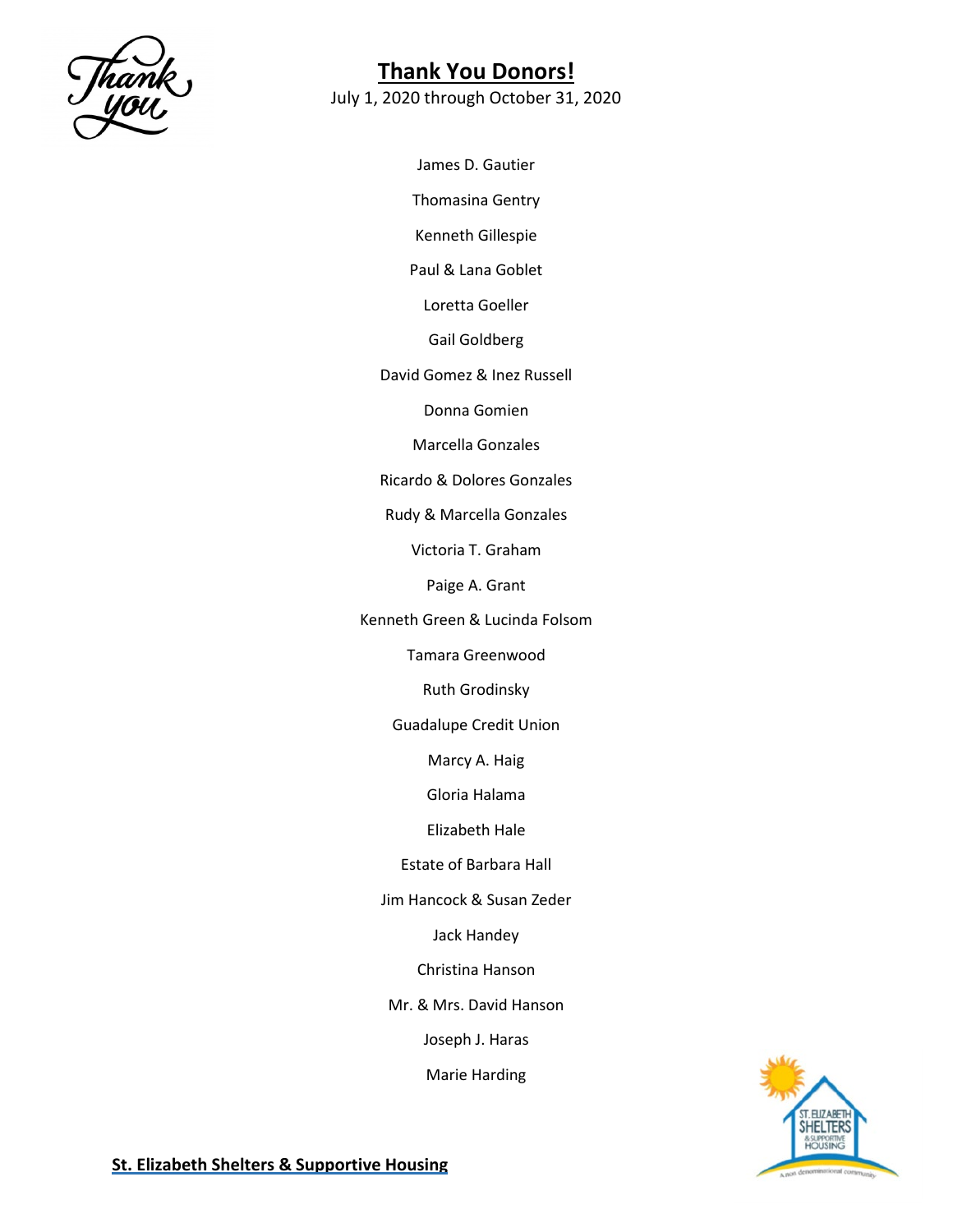

July 1, 2020 through October 31, 2020

William & Gisela Hendley Luis Hernandez Anne Hillerman Dorothy & George Hoffman Joyce Horvath Ed & Tracy Hyde Sheila Hyde Roberta Day Idzorek Jon & Mary Indall Dave Jackson Bob D. Janni Gayle Johnson George Johnson Era Sue Jones Darshana Kanabar Dennis Kanka Susan Kaplan Kim Keahbone Stewart Kearsley Lynda & Thomas Kellahin Mark & Anne Keller R. L. Keppel Caroline Kline Steven Kopelman Susan M. Kreiner Bill Kumpey Robbie Lambert

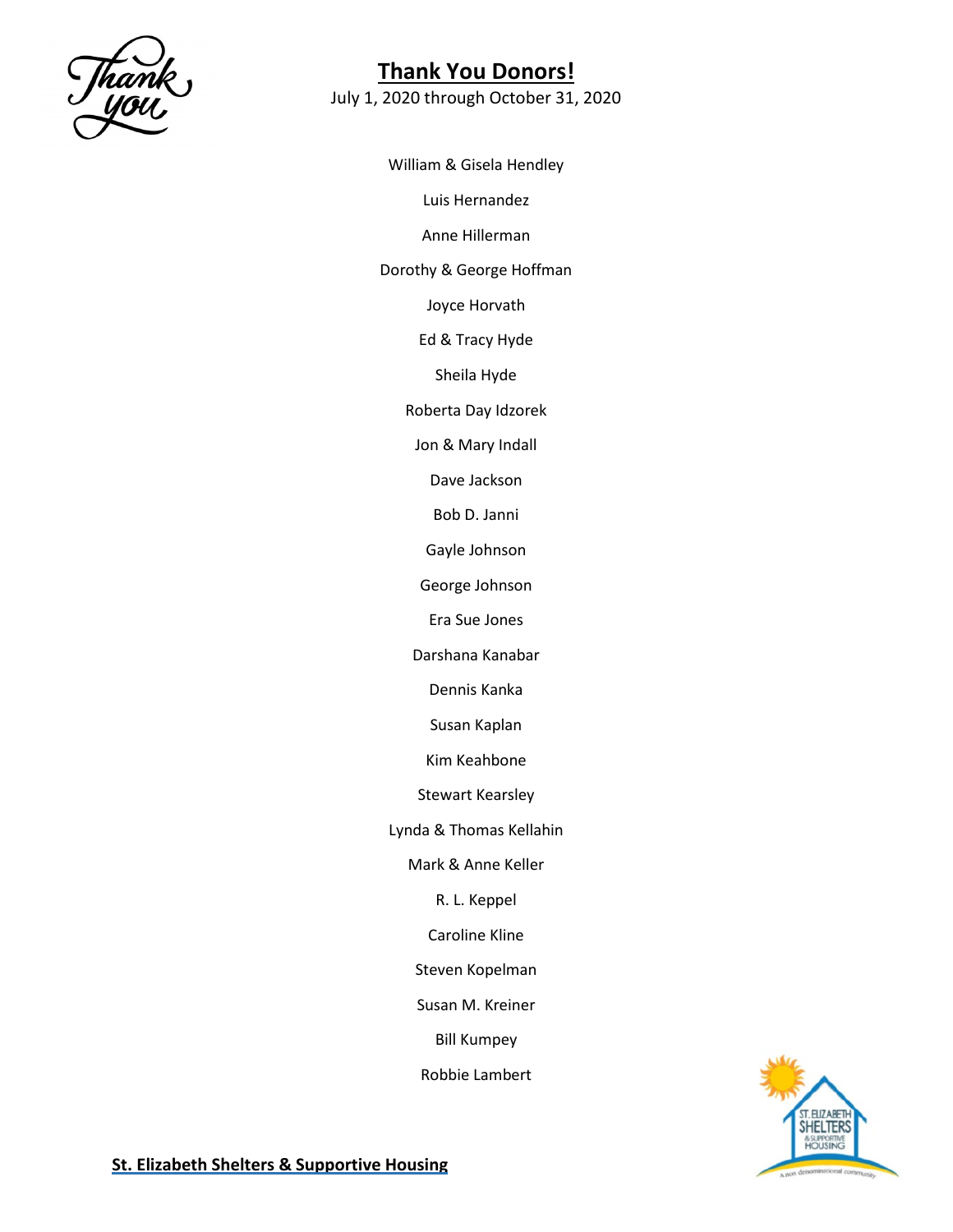

July 1, 2020 through October 31, 2020

Jerry & Margot Lamme Enrique & Martine Lara Alexis Lebow-Wolf Mary Lingo Los Alamos National Laboratory Greg Lower Ray & Connie Lucero George Lujan Donna J. Lynch Hanna Makaruk Nathan Malone Eileen Mandel Mares Realty Robert W. Margevicius Therese Marks J. Ann Martin Ernest & Patricia Martinez Emily Mason Pamela Mathews Jeff & Ruby Mayer Charles & Ellaine Mazziotti William McAllister Miriam G. McCaffrey Msgr. Joseph F.X. McCahon Jerry McCart Beverlee McClure John McClure

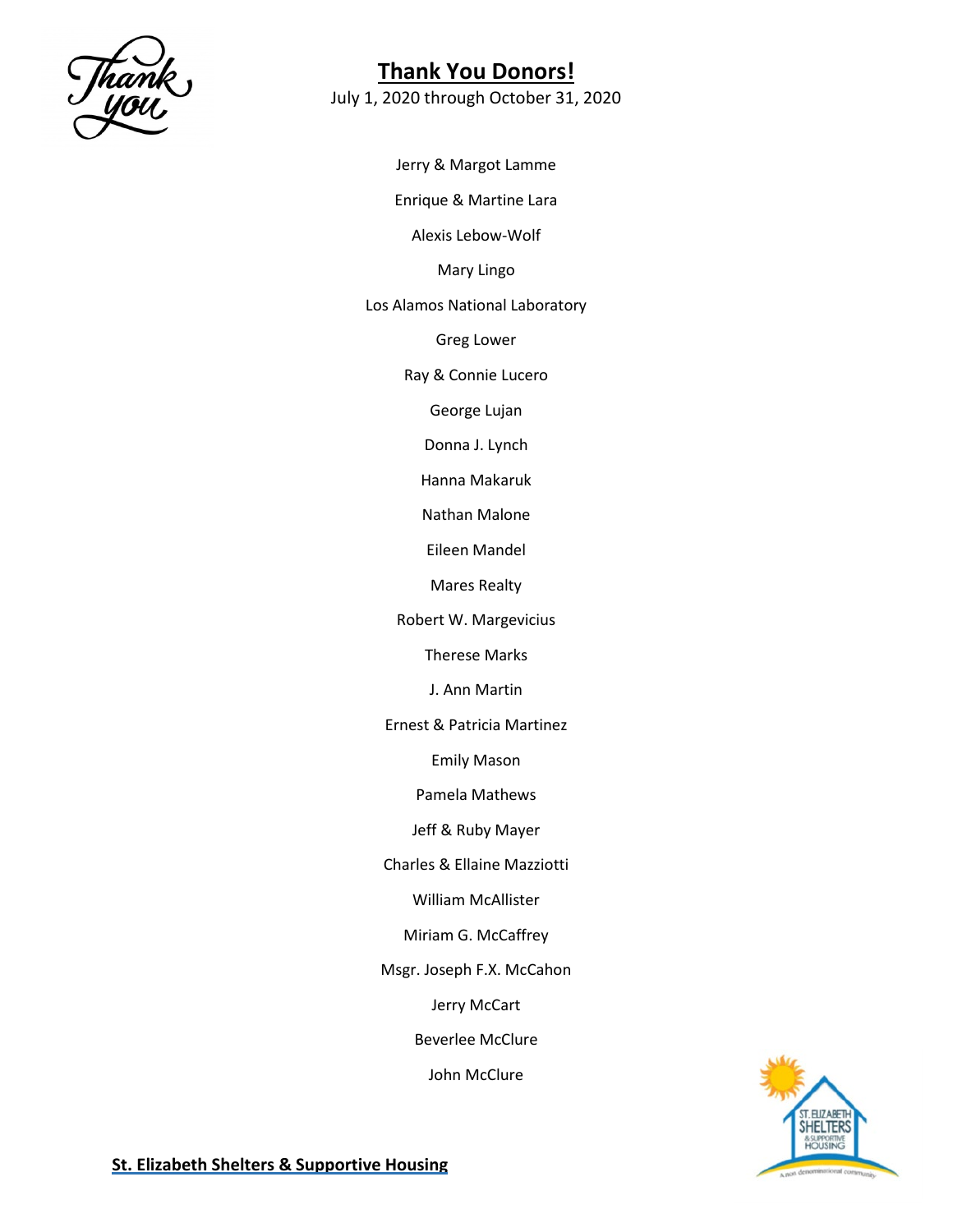

July 1, 2020 through October 31, 2020

Dr. & Mrs. Robert A. McCormick

Linda & Thomas McGaw

Lisa & Tom McGee

Gillian McHugh

Rachel McHugh

Kathy McKernan

Andrew McLachlan

Randy R. McWilliams

Timothy C. Merrigan

Debbie Meyer

Scott & Cathy Miller

Timberly Anne Otto & Michael Miller

Michael G. Milligan

George Miraben

Sharon A. Mitchell

Dora T. Montoya

Lynette Montoya

Andre Moore

Kathryn Moore

Victoria Mora

Gerald & Helen Moser

John Mott & Letitia Krakowski

Albert & Julia Nathanson

Network for Good

New Mexico Coalition to End Homelessness

New Mexico Mutual

Dan & Susan Nickelson



**St. Elizabeth Shelters & Supportive Housing**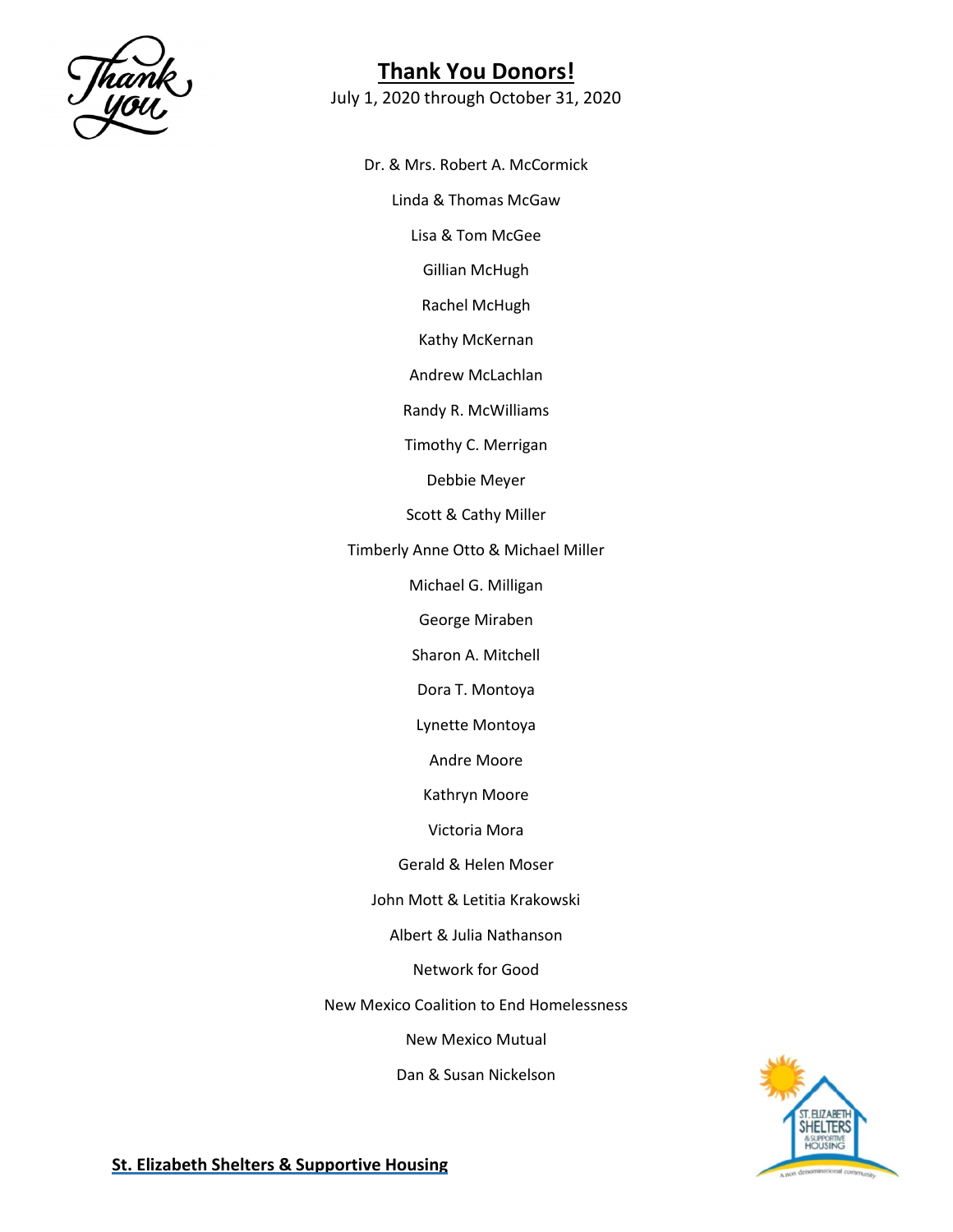

July 1, 2020 through October 31, 2020

NM Counts 2020 Fred & Yasuyo Nugent Mark & Karen Ochsankehl Gilbert & Patricia Ortiz L. Anne Ortiz Carole Owens Gwen & Tom Paine Paper Tiger Janet Peacock Yolanda Perez Martha Perkins Deborah Phillips Nathan Phillips Ellen Pinnes James Podesta Kevin Possin & Ann Lavine Patrick Putnam & Victoria Maiolo-Putnam John Quintana Peter & Lucille Quintana Gary & Laura Read Alvin E. Regensberg Richard & Alison Reider Melanie Reitmeyer Russell Richardson & Lauren Rose Dennis P. Ritschel Cecilia Rivera

Thomas Rivers

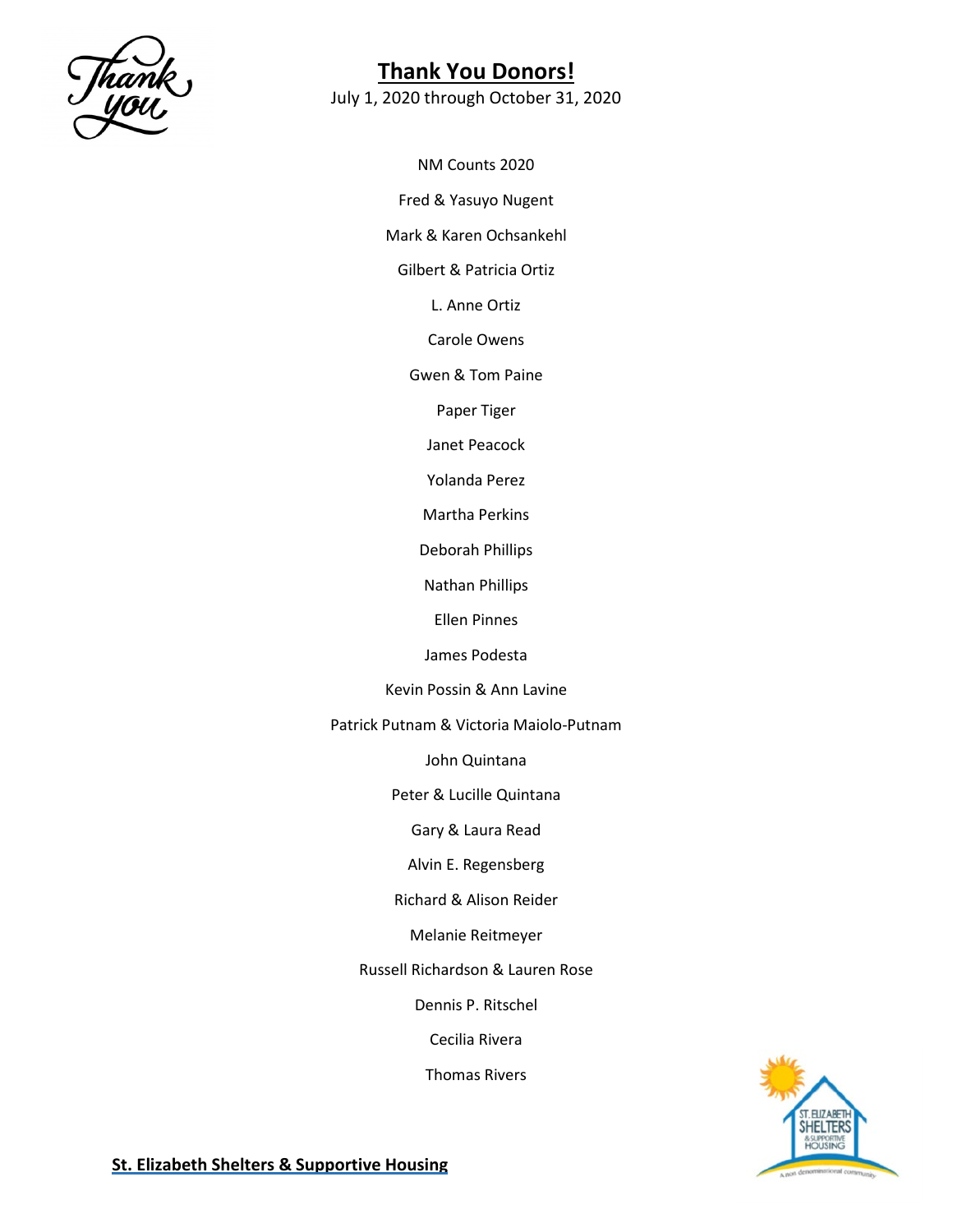

July 1, 2020 through October 31, 2020

Maureen Robins Rose Rodriguez Father Earl Rohleder Jose & Susan Jean Rojas June Romer Patricia G. Romer Frank & Charlene Romero Joe Frank & Ruth Romero Lorraine Romero Martha Romero & Richard Markwood Patsie Ross Mr. & Mrs. John M. Roybal Ramona Ruark Joseph & Patricia Ruiz Christopher & Kathleen Ryon Miriam Sagan Sunil Sakhalkar David & Geraldine Salazar Santa Fe Community Foundation Santa Fe County Santa Fe New Mexican Santa Maria de la Paz Catholic Community Richard Schoegler Benno P. Schoenborn Margaret Sears Eddie & Roseanne Sena Loretta Sena

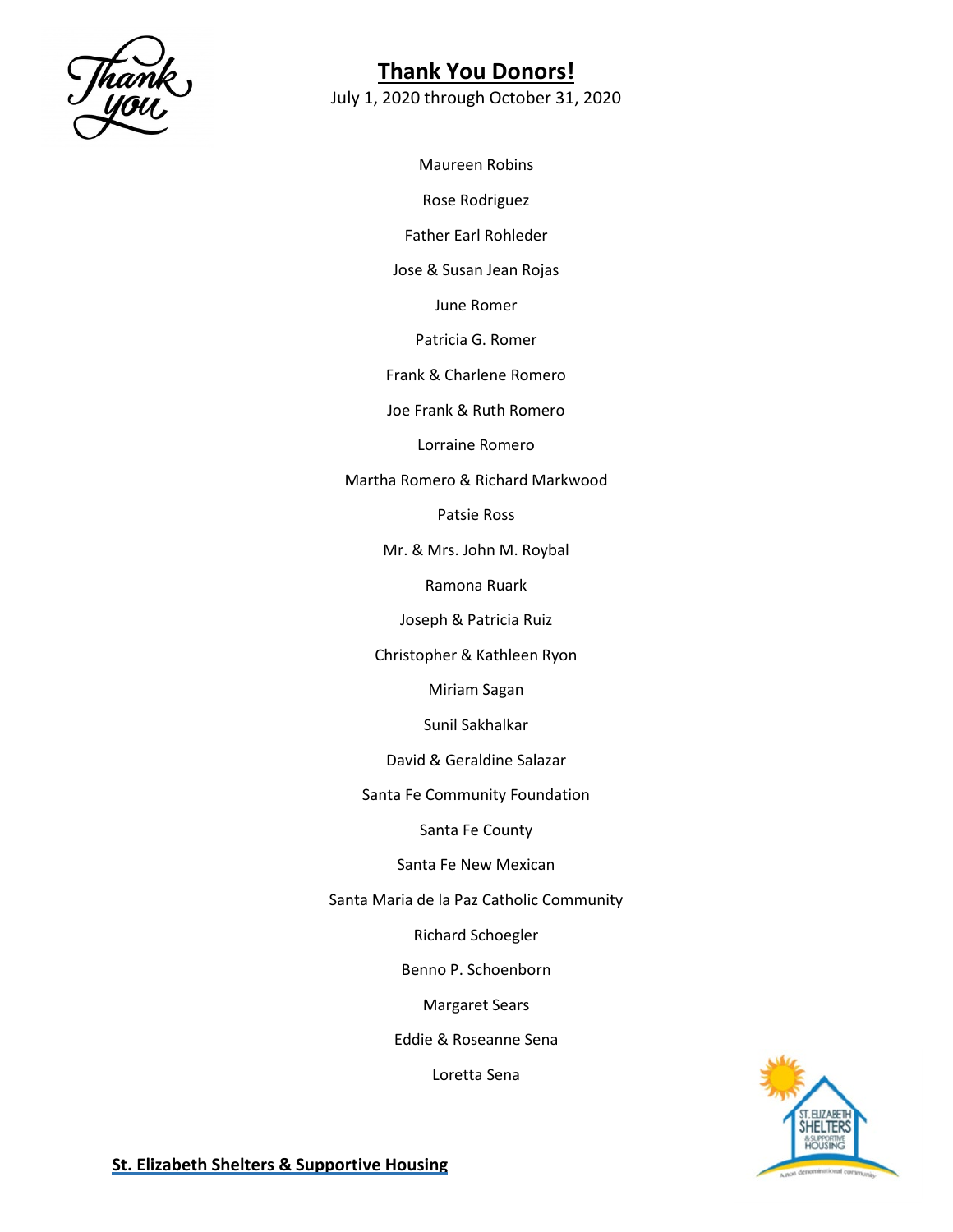

July 1, 2020 through October 31, 2020

Shaggy Peak Fund, Santa Fe Community Foundation

Ardyth M. Simmons

Allan Sindelar

Joseph A. Sisneros

SLF Foundation

Daniel Smith

Emily Smith

Smith's Food & Drug

Roy & Dolores Snable

Walter E. Sondheim

State Employees Credit Union

Elizabeth Stefanics

Stennis Giving Fund

Thomas Stepan

Christine Bohmer Stewart

Edward Stickney & Susan Stickney-Bailey

Marjorie Stockton

Jane Strauss

Judith Strittmatter

Sarah Jane Strong

Anne Summers

Susan Sutton

Swain & Grieco, LLC

Bruce A. Swanton

Trudy Swint

Tania Syrovatka

Frank Szofran

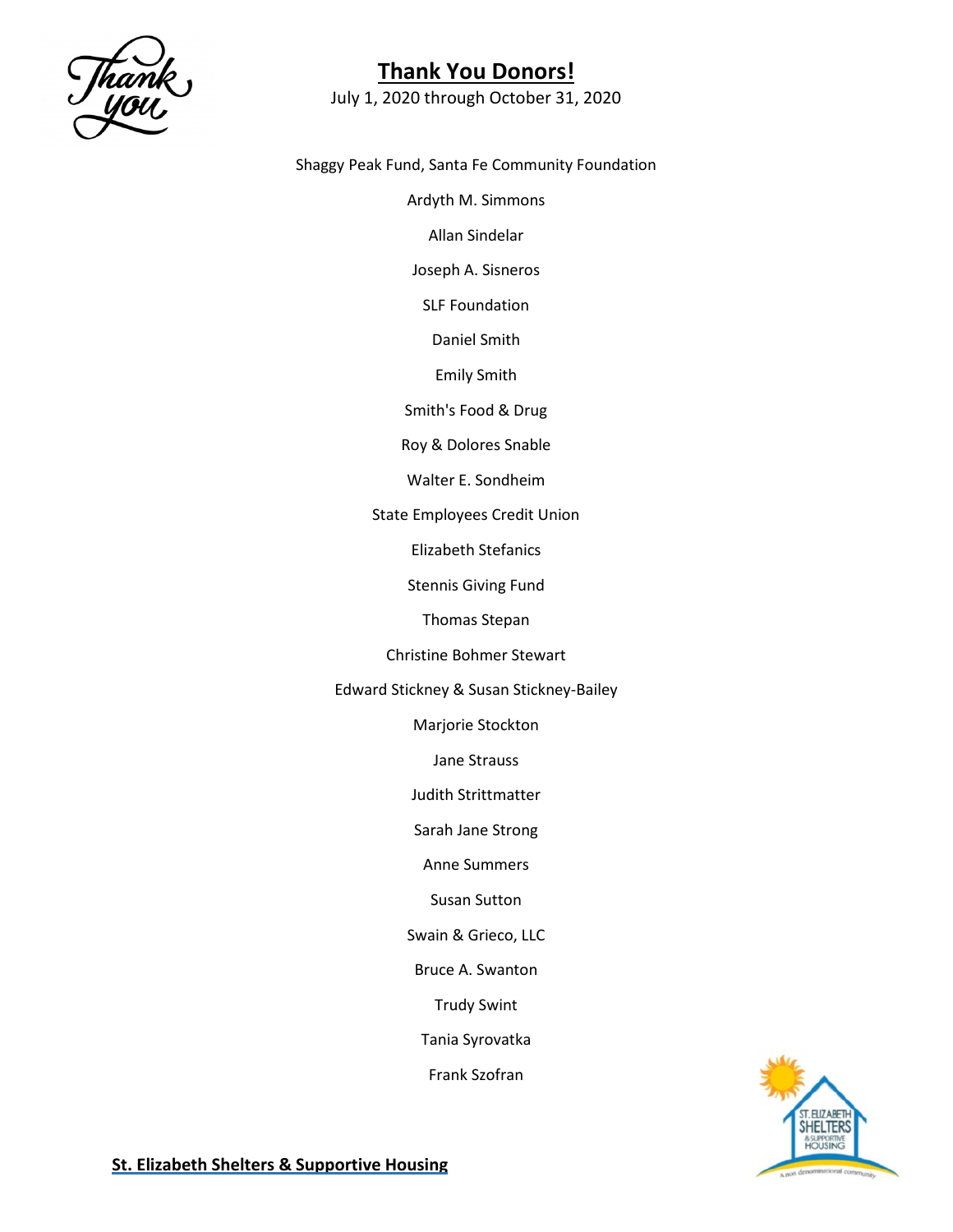

July 1, 2020 through October 31, 2020

James & Virginia Tape Genevieve & A. Tarnow Frances E. Tarver Terra Santa Fe LLC David Thompson Richard & Mervianna Thompson Edward & Virginia Thorp Alice Tinkle David Torres Total Wine & More J. R. Tyldesley Kathryn Ugoretz Cathy & Scott Ullery United Way of Central NM United Way of the Bay Area Bin User Lisa Van De Graaff John Vavruska & Laura Jane Holt Edward D. Velie Verizon Foundation Greg Video David Vigil Andrew Villarreal Yvon Villeneuve Sally Hayden Von Conta Jutta Von Gontard Joseph P. Walsh

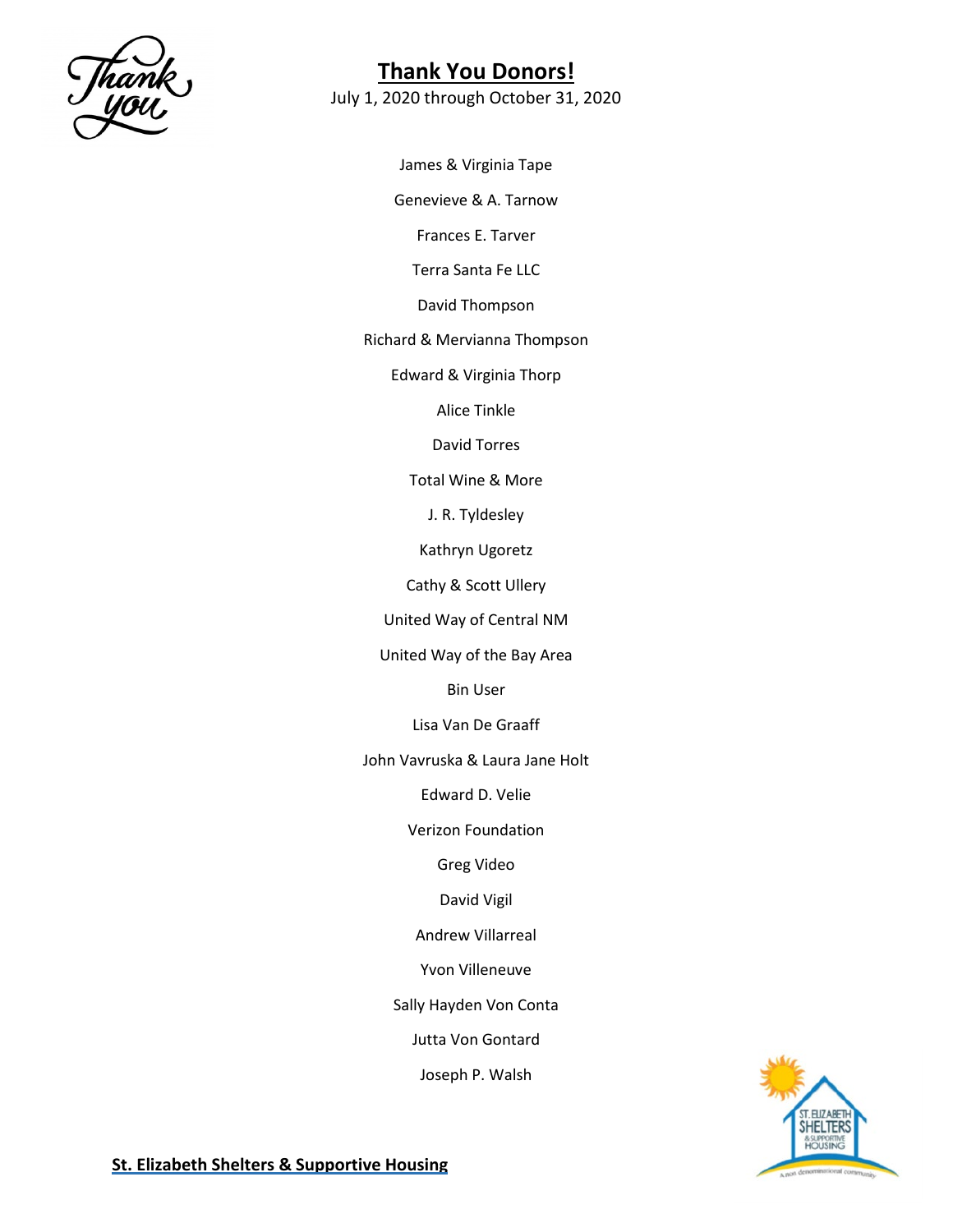

July 1, 2020 through October 31, 2020

Christine & Paul Wantuck Arthur Waskey Lisa & Brian Watson Robert Wells Cynthia West & Reno Myerson D. Brooks White Rollin & Cheryl Whitman Barbara Winecki Andy & Judy Winnegar Dan Winske & Gloria Cordova Sarah Wolbach Eric Wolf Father James Wolff Endowment Fund Laura Wolfswinkel Gerry Wood Dawn Wright Judge Ann Yalman YourCause

Ursula Zangrilli

Elizabeth Zollo